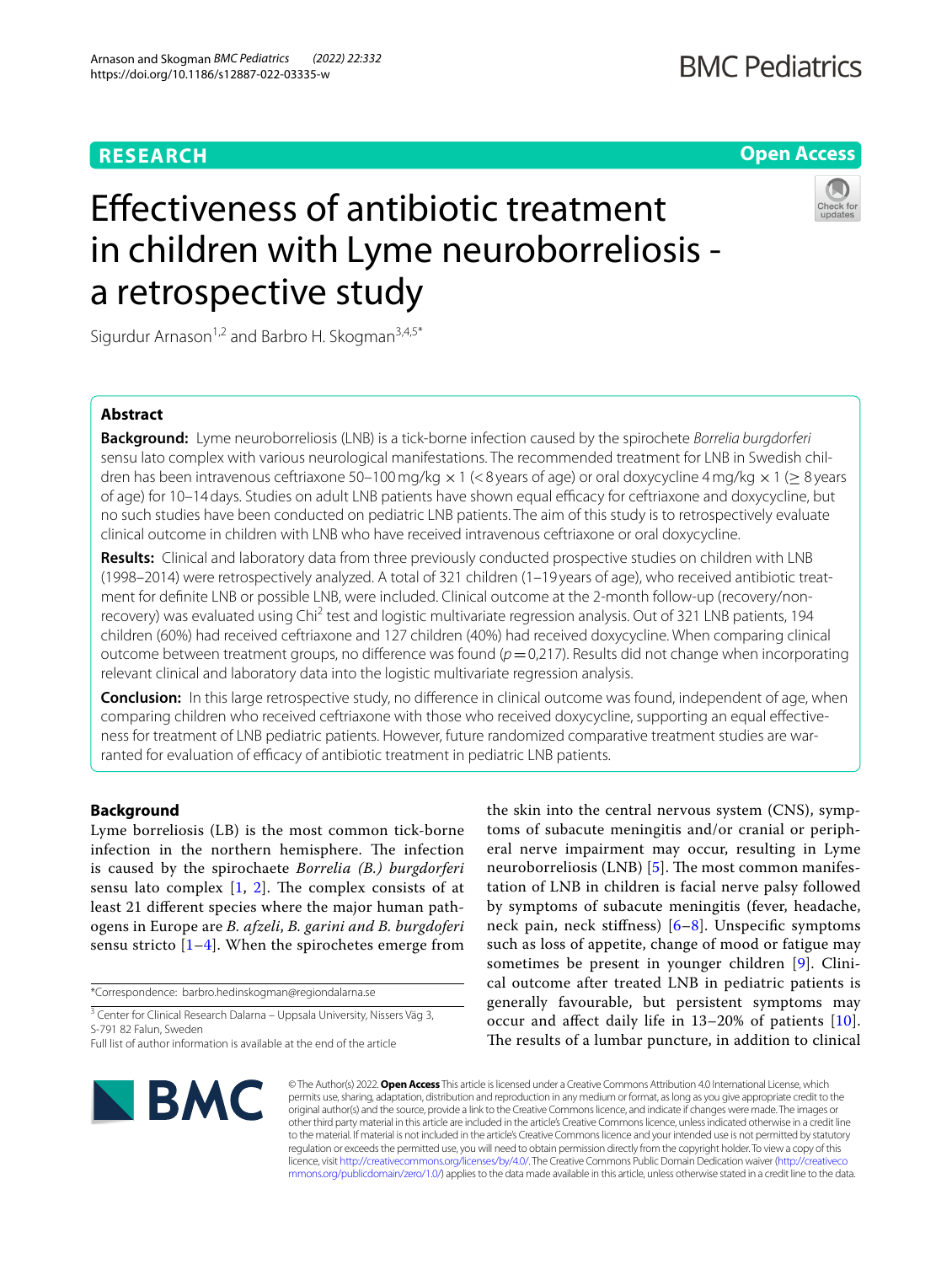symptoms attributable to LNB, are required to determine the diagnosis of LNB [[11](#page-6-8)]. In the cerebrospinal fluid (CSF), pleocytosis (>5 $\times$  10<sup>6</sup>/L white cells with a mononuclear cell dominance) and intrathecal production of specifc anti-*Borrelia*-antibodies are needed to confrm the LNB diagnosis [\[11](#page-6-8)].

In Sweden, the recommended treatment for LNB has been intravenous ceftriaxone 50–100 mg/kg  $\times$  1 (children  $\langle 8 \rangle$  vears of age) or doxycycline p.o.  $4 \text{ mg/kg} \times 1$  (children ≥8years of age) for 10–14days, according to national guidelines. In latter years, the safety of tetracyclines has been in focus, mainly due to concerns of adverse efects such as dental staining and enamel hypoplasia in younger children. However, doxycycline has a lower calciumbinding capacity than previous generations of tetracyclines, and previous studies have shown that doxycycline is safe for children younger than 8 years of age  $[12-14]$  $[12-14]$  $[12-14]$ . Furthermore, oral doxycycline, contrary to intravenous ceftriaxone, is inexpensive, easy for parents to administer and hospitalized care is not needed [\[15](#page-6-11)]. Extensive use of cephalosporins causes negative effects on the bacterial fora (i.e. antibiotic resistence) and it is of outmost importance to limit the overall use of cephalosporins in the healthcare system [[16](#page-6-12)].

In Norway, a non-inferiority trial was performed in 2007 on adult LNB patients. Participants (*n*=118) were randomly allocated to receive intravenous ceftriaxone  $2g \times 1$  or oral doxycycline  $200 \text{ mg} \times 1$  for 14 days, 102 patients completed the study [[17\]](#page-6-13). After 4months, patients were evaluated for clinical outcome by using a composite clinical score (range  $0-64$ ,  $0=$  complete recovery and  $64=$ no recovery). In the doxycycline group, 26 out of 54 (48%) patients were completely recovered and in the ceftriaxone group, 16 out of 48 (33%) patients were completely recovered [\[17](#page-6-13)]. The study showed that oral doxycycline had an efficacy equal to intravenous ceftriaxone for treatment of LNB in adult patients [[17\]](#page-6-13). Recently, another Finnish study by Kortela et al. was published, comparing oral doxycycline and intravenous ceftriaxone in adult LNB patients, further supporting these results [[18\]](#page-6-14).

In 2016 a systematic review was conducted on efficacy and safety of pharmacological treatments for LNB in children [[19\]](#page-6-15). Two randomized-control trials and four non-randomized studies on treatment of LNB in patients younger than 18 years of age were included  $[19]$  $[19]$  $[19]$ . The authors conclude that there were no differences between the two strategies of antibiotic treatment (oral doxycycline versus intravenous beta-lactam antibiotics) in children with LNB, but the quality of evidence (GRADE) of the included studies was deemed very low. In addition, no evidence was found to support prolonged antibiotic treatment [[19\]](#page-6-15). In summary, there is still an important gap in knowledge concerning the most efficient strategy for antibiotic treatment in pediatric LNB patients.

The aim of this study is to retrospectively evaluate clinical outcome in children who have received intravenous ceftriaxone as compared to children who have receive oral doxycycline as antibiotic treatment for LNB.

## **Material and methods**

#### **Design**

Clinical and laboratory data from three previously performed prospective studies [[7,](#page-6-16) [20,](#page-6-17) [21](#page-6-18)] were analyzed together in this retrospective study. The study periods were 1998–2001 [[20\]](#page-6-17), 2000–2005 [[7\]](#page-6-16) and 2010–2014 [[21\]](#page-6-18), respectively. Data from these three studies will be referred to as Cohort 1, 2 and 3 (Table [1\)](#page-1-0). The three cohorts together represent a large portion of pediatric LNB patients at seven pediatric departments in a Lyme endemic area in central and southeast Sweden (Falun, Linköping, Norrköping, Jönköping, Västerås, Skövde, Lidköping), all of whom have received antibiotic treatment for LNB according to national guidelines. In each of the three previous studies, data were collected prospectively from structured questionnaires (in addition to information from medical records), on admission and at follow-up, and compiled in a database. In a few cases, a study nurse interviewed parents, from the structured questionnaire, over the phone, at the 2-months followup. Only patients with sufficient clinical data on LNB diagnosis and antibiotic treatment were included in this

<span id="page-1-0"></span>**Table 1** Age, gender, known tick bite, erythema migrans and LNB diagnosis in the three cohorts of children with Lyme neuroborreliosis

|                         | Cohort 1 <sup>a</sup> | Cohort 2 <sup>b</sup> | Cohort 3 <sup>c</sup> |
|-------------------------|-----------------------|-----------------------|-----------------------|
|                         | $(n=77)$              | $(n=102)$             | $(n=142)$             |
| Age, median (range)     | $6(1-18)$             | $7(2-15)$             | $10(2-19)$            |
| Gender                  |                       |                       |                       |
| Female, n (%)           | 30 (39)               | 45 (44)               | 71 (50)               |
| Male, n (%)             | 47(61)                | 57 (56)               | 71 (50)               |
| Known tick bite, n (%)  | 42 (55)               | 59 (58)               | 82 (58)               |
| Erythema migrans, n (%) | 19 (25)               | 37(36)                | 23(16)                |
| <b>LNB</b> diagnosis    |                       |                       |                       |
| Definite LNB, n (%)     | 47 (61)               | 68 (67)               | 113 (80)              |
| Possible LNB, n (%)     | 30 (39)               | 34 (33)               | 29 (20)               |
| $a$ [20]                |                       |                       |                       |

b [\[7](#page-6-16)]  $c$  [[21](#page-6-18)]

*LNB* Lyme neuroborreliosis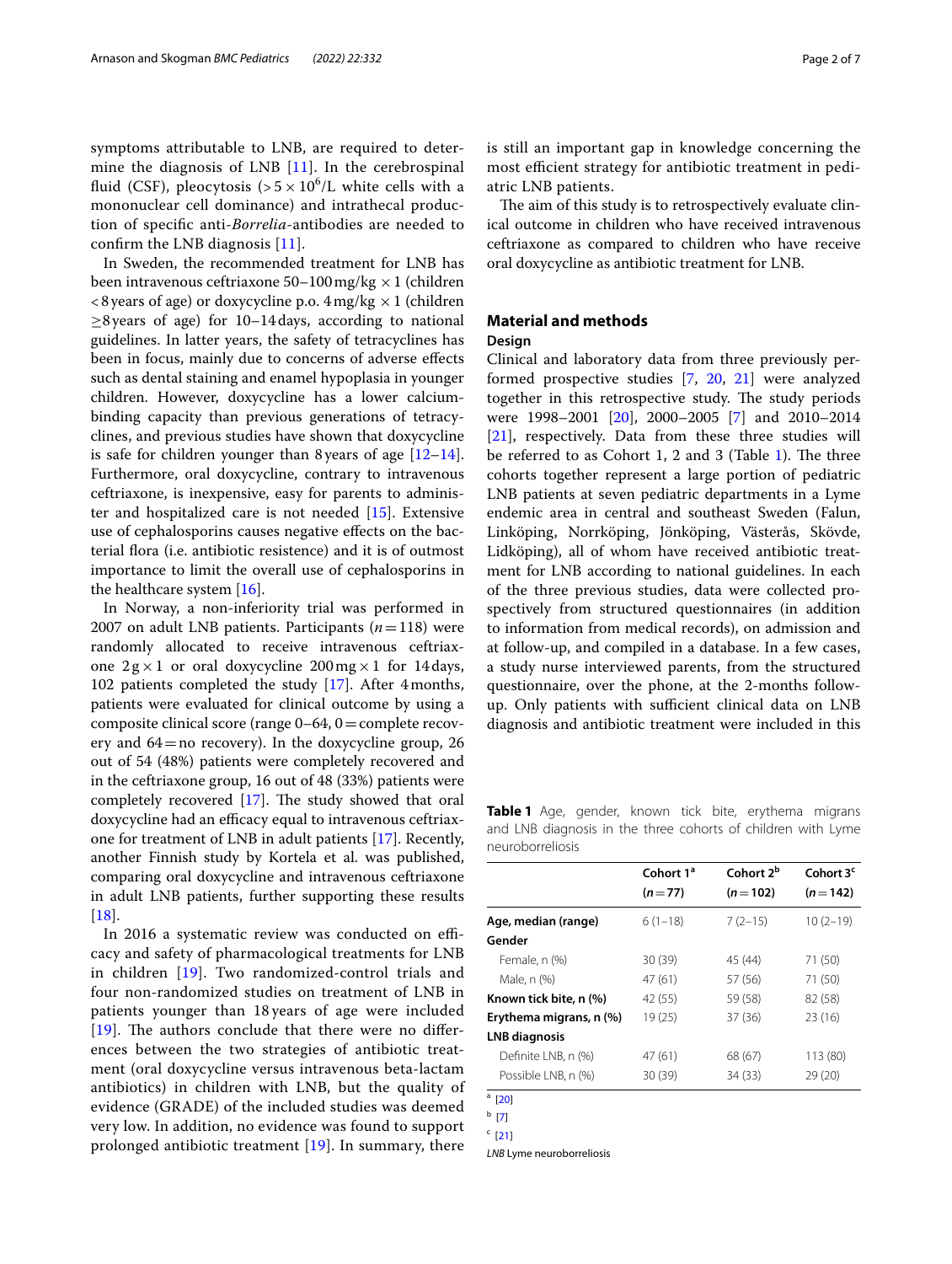retrospective analysis. This explains why numbers of patients in each of the three cohorts are not congruent with numbers of patients in previous studies [[7](#page-6-16), [20,](#page-6-17) [21](#page-6-18)]. No patient was part of more than one cohort.

#### **Patient sample and follow‑up questionnaire**

The patient sample contained information about age, gender, symptoms, duration of neurological symptoms, diagnosis (defnite LNB or possible LNB), antibiotic treatment (intravenous ceftriaxone or oral doxycycline; dose and duration of treatment), pleocytosis in CSF, intrathecally produced specifc anti-*Borrelia* antibodies, and clinical outcome at 2-month follow-up (recovery/non-recovery). A total of 321 children between 1 and 19 years of age were included in the study. Patients were classifed as defnite LNB (*n*=229) or possible LNB  $(n=92)$ . The diagnosis of definite LNB was defned according to the European case defnition, by clinical symptoms attributable to LNB without other obvious reasons, mononuclear pleocytosis in CSF and intrathecally produced specifc anti-*Borrelia* antibodies [[11](#page-6-8)]. The diagnosis of possible LNB was defined by clinical symptoms attributable to LNB without other obvious reasons, mononuclear pleocytosis in CSF, absence of intrathecally produced specifc anti-*Borrelia* antibodies, response to antibiotic treatment and no signs or laboratory fndings of other disease. All defnite LNB and possible LNB patients received and were clinically improved on antibiotic treatment and are considered as LNB patients.

At the 2-month follow-up, a structured questionnaire was used to document self/parent-reported persistent symptoms and a clinical examination was performed, including the House-Brackmann facial nerve grading scale (a physician-assessed six-point scale to evaluate facial nerve impairment) [[22\]](#page-6-19). Based on this information, an evaluation was made by the pediatrician, as part of the analysis in each of the previous studies, and LNB patients were defned as being recovered/not recovered.

#### **Statistics**

Statistical analyses were performed in IBM SPSS Statistics, version 26 (IBM Corporation, USA). When comparing continuous, non-normally distributed data between groups, the Mann-Whitney U test was used. For noncontinuous data the  $Chi<sup>2</sup>$  test analysis was used. A logistic multivariate regression analysis (generalized linear model), was used for all relevant clinical and laboratory variables with the dependent variable clinical outcome at the 2-month follow-up (recovery/non-recovery). A *p*-value of <0.05 was considered signifcant.

#### **Ethics**

The three previous prospective studies were approved by the Regional Ethics Committee in Linköping (Dnr 98,103 and Dnr 02–159) and Uppsala (Dnr 2010/106), Sweden. Every child was assigned a specifc study-ID. Written informed consent was received from parents/guardians.

#### **Results**

Out of 321 pediatric LNB patients, 194 children (60%) received intravenous ceftriaxone and 127 children (40%) received oral doxycycline (Fig. [1](#page-2-0), Table [2\)](#page-3-0). However, four patients had received both intravenous ceftriaxone and oral doxycycline during the treatment for LNB. Three of these patients were included as part of the ceftriaxone group, since the majority of their treatment was given intravenously. The fourth patient had received only one

<span id="page-2-0"></span>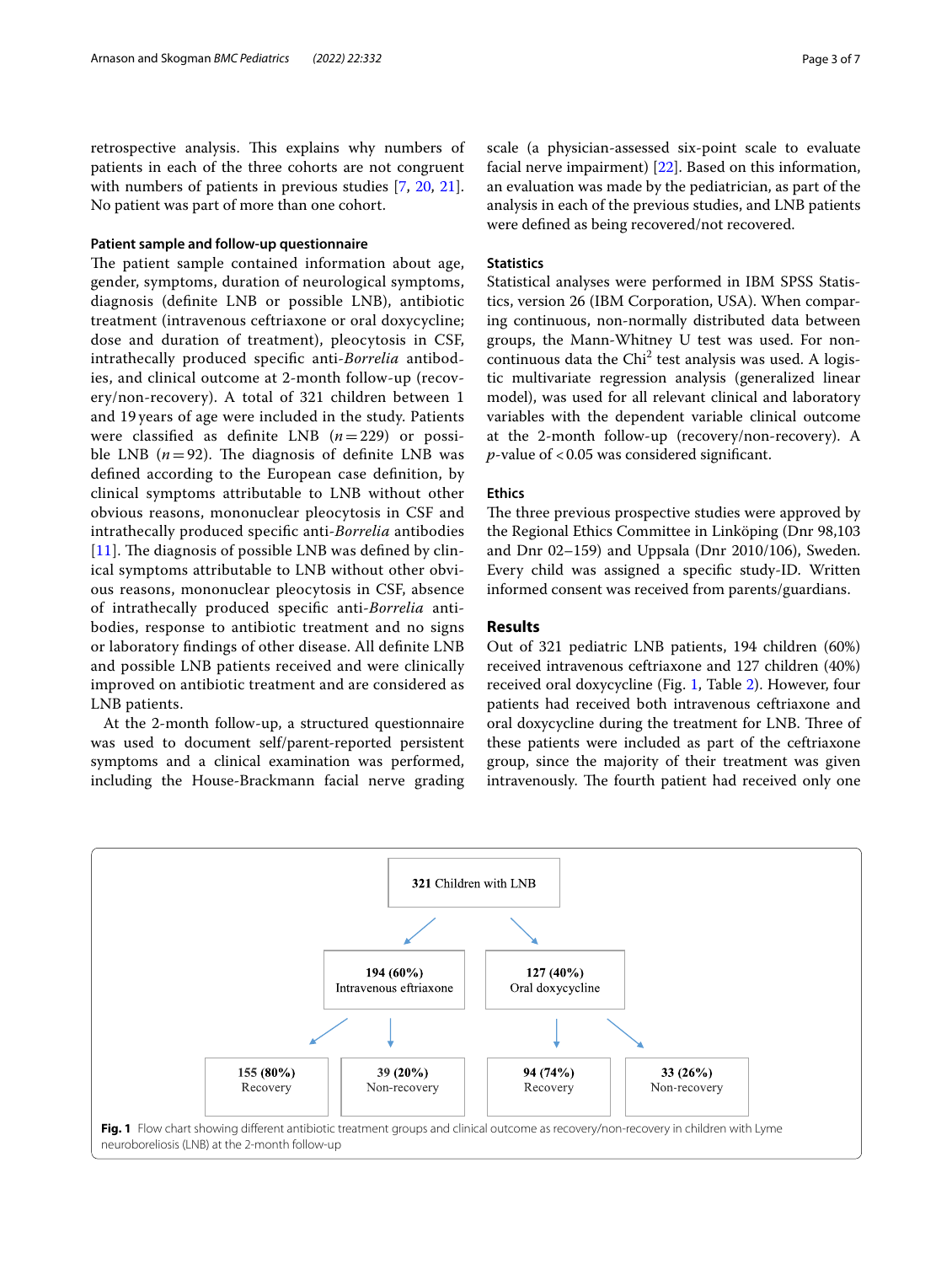<span id="page-3-0"></span>**Table 2** Age, gender and clinical characteristics of children with Lyme neuroborreliosis, on admission and at the 2-month follow-up in the two antibiotic treatment groups

|                                                                     | Ceftriaxone i.v. | Doxycycline p.o. |  |
|---------------------------------------------------------------------|------------------|------------------|--|
|                                                                     | $(n=194)$        | $(n=127)$        |  |
| Age, median (range)                                                 | $6(1-18)$        | $10(4-19)$       |  |
| Gender                                                              |                  |                  |  |
| Female, n (%)                                                       | 91(47)           | 55 (43)          |  |
| Male, n (%)                                                         | 103(53)          | 72 (57)          |  |
| Major symptoms and signs on admission <sup>a</sup>                  |                  |                  |  |
| Facial nerve palsy, n (%)                                           | 122(63)          | 89 (70)          |  |
| Headache, n (%)                                                     | 121(62)          | 89 (70)          |  |
| Fatigue, n (%)                                                      | 139 (72)         | 84 (66)          |  |
| Loss of appetite, n (%)                                             | 93 (48)          | 58 (46)          |  |
| Fever, n (%)                                                        | 83 (43)          | 55 (43)          |  |
| Neck pain, n (%)                                                    | 70 (36)          | 54 (43)          |  |
| Neck stiffness, n (%)                                               | 43 (22)          | 42 (33)          |  |
| Nausea, n (%)                                                       | 40(21)           | 35 (28)          |  |
| Radiant pain, n (%)                                                 | 32(16)           | 21(17)           |  |
| Vertigo, n (%)                                                      | 19(10)           | 21(17)           |  |
| Duration of neurological symptoms on admission                      |                  |                  |  |
| 1 week, n (%)                                                       | 91(47)           | 51 (40)          |  |
| 2 weeks, n (%)                                                      | 51(27)           | 52 (41)          |  |
| 3-4 weeks, n (%)                                                    | 33 (17)          | 17(13)           |  |
| $>1$ month, n $(\%)$                                                | 18 (9)           | 7(6)             |  |
| <b>Laboratory findings</b>                                          |                  |                  |  |
| Pleocytosis in CSF, median (range) <sup>b</sup>                     | 143 (5-1280)     | $163(5 - 634)$   |  |
| Anti-Borrelia antibodies in CSF, n (%) <sup>c</sup>                 | 149 (77)         | 80 (63)          |  |
| <b>LNB Diagnosis</b>                                                |                  |                  |  |
| Definite LNB, n (%)                                                 | 149 (77)         | 79 (62)          |  |
| Possible LNB, n (%)                                                 | 45 (23)          | 48 (38)          |  |
| Persistent signs and symptoms at the 2-month follow-up <sup>a</sup> |                  |                  |  |
| Facial nerve palsy, n (%)                                           | 26(13)           | 25(20)           |  |
| Headache, n (%)                                                     | 9(10)            | 5(4)             |  |
| Fatigue, n (%)                                                      | 5(3)             | 7(6)             |  |
| Abducens nerve palsy, n (%)                                         | 1(1)             | 0(0)             |  |
| Affected balance, n (%)                                             | 1(1)             | 0(0)             |  |
| Hemiparesis, n (%)                                                  | 1(1)             | 0(0)             |  |
| Shoulder pain, n (%)                                                | 1(1)             | 0(0)             |  |
| Joint pain, n (%)                                                   | 0(0)             | 1(1)             |  |
| Neck pain, n (%)                                                    | 0(0)             | 1(1)             |  |
| Radiant pain in extremity, n (%)                                    | 0(0)             | 1(1)             |  |
| Hyperesthesia in extremity, n (%)                                   | 0(0)             | 1(1)             |  |
| Clinical outcome at the 2-month follow-up                           |                  |                  |  |
| Recovered, n (%)                                                    | 155 (80)         | 94 (74)          |  |
| Not recovered, n (%)                                                | 39 (20)          | 33 (26)          |  |

<sup>a</sup> Some patients have reported several symptoms

 $^{\rm b}$  Pleocytosis: > 5  $\times$  10 $^{\rm 6}$ /L white cells with a mononuclear cell dominance

<sup>c</sup> Intrathecal *Borrelia* specific antibody synthesis in CSF

*LNB* Lyme neuroborreliosis

*CSF* Cerebrospinal fuid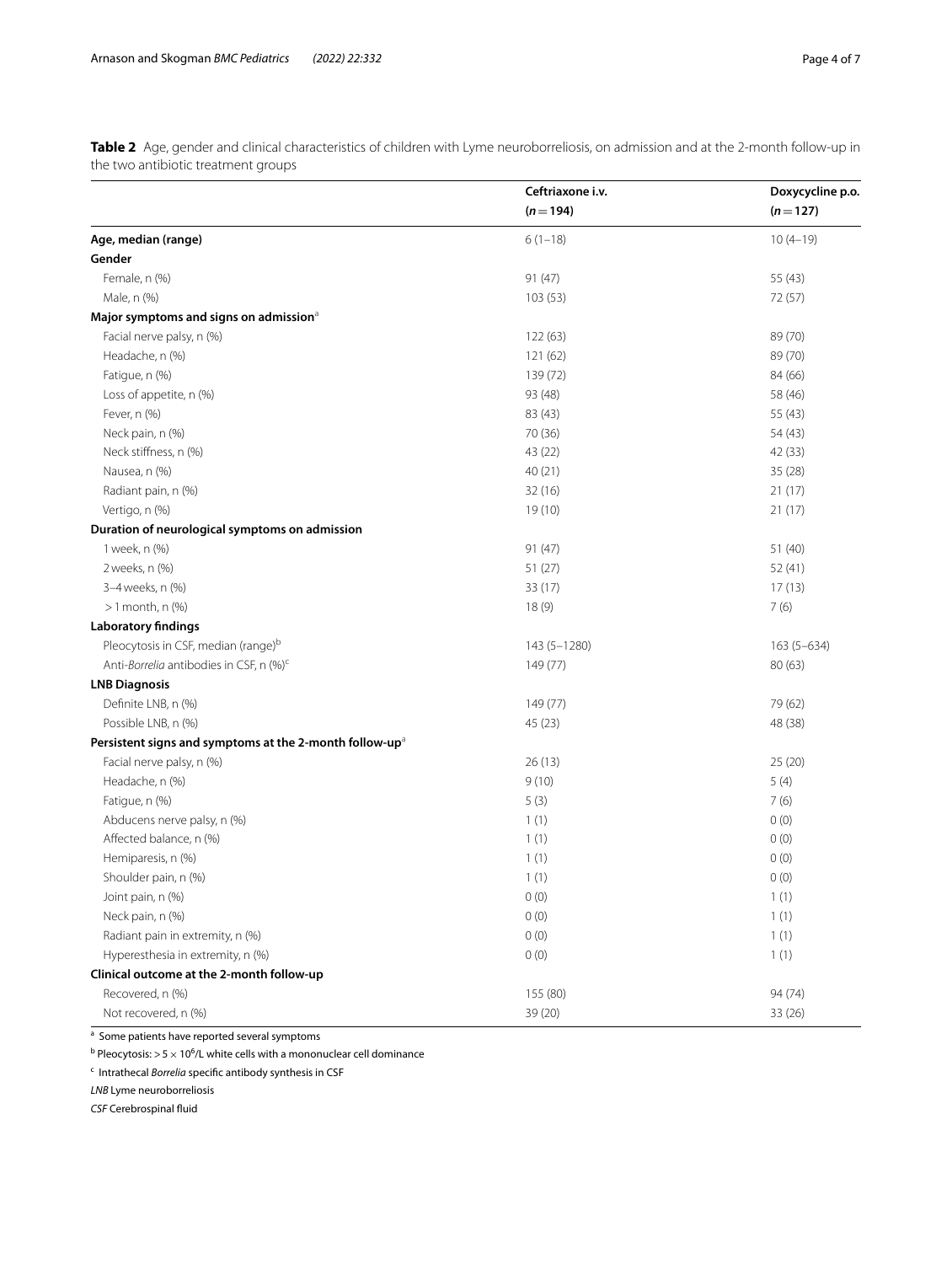day of intravenous ceftriaxone followed by 13days of oral doxycycline and was consequently included in the doxycycline group. In 38 LNB cases, the pediatrician had not followed the age recommendation and had chosen intravenous ceftriaxone instead of oral doxycycline for LNB treatment, even though the child was older than 8years of age. Furthermore, one girl had received oral doxycycline, even though she was 4years of age. No information about adverse events during antibiotic treatment was available.

In the ceftriaxone group, 149 patients (77%) were classifed as defnite LNB and 45 patients (23%) as possible LNB. In the doxycycline group, 79 patients (62%) were classifed as defnite LNB and 48 patients (38%) as pos-sible LNB (Table [2](#page-3-0)). There was a clear statistically significant difference  $(p=0.006)$  between groups. Among patients in the ceftriaxone group, 155 out of 194 (80%), were defned as having a complete recovery and 39 patients (20%) were defned as having an incomplete recovery at the 2-month follow-up (Fig. [1](#page-2-0)). In the doxycycline group, 94 patients (74%) were completely recovered and 33 patients (26%) were defned as having incomplete recovery (Fig. [1\)](#page-2-0). The most commonly reported persistent signs or symptoms at the 2-month follow-up, in both groups, were facial nerve palsy, headache and fatigue. Clinical and laboratory characteristics on admission and at follow-up are shown in Table [2](#page-3-0).

There was no significant difference in clinical outcome at the 2-month follow-up (recovery/non-recovery) when comparing children treated for LNB with either intravenous ceftriaxone or oral doxycycline  $(p=0,217)$ . When all relevant clinical and laboratory data from participants in the study (*n*=317) were included and analyzed in a logistic multivariate regression analysis, there was still no signifcant association between antibiotic treatment and clinical outcome (OR 1.05 with 95%; CI 0.51–2.17) (Table [3\)](#page-4-0). Additionally, there were no signifcant associations between age, gender, known tick bite, erythema migrans, headache, fatigue or pleocytosis on admission and clinical outcome at the 2-month follow-up (Table [3](#page-4-0)). However, facial nerve palsy (OR 2.72 with 95% CI 1.29– 5.79) and fever (OR 2.36 with 95% CI 1.24–4.50) were associated with poorer clinical outcome (non-recovery), whereas occurrence of anti-*Borrelia*-antibodies in CSF (i.e. patients classifed as defnite LNB) was associated to better clinical outcome (recovery) (OR 0.41 with 95% CI 0.21–0.80) (Table [3\)](#page-4-0).

#### **Discussion**

In this large retrospective study on pediatric LNB patients, we have shown that there was no diference between children, independent of age, who had received intravenous ceftriaxone and those who had

<span id="page-4-0"></span>

|                                                | <i>p</i> -value | Odds ratio<br>(OR) | 95%<br>Confidence<br>Interval<br>(CI) |
|------------------------------------------------|-----------------|--------------------|---------------------------------------|
| Age                                            | 0.547           | 1.03               | $(0.94 - 1.13)$                       |
| Gender, male                                   | 0.490           | 1.22               | $(0.69 - 2.18)$                       |
| Known tick bite                                | 0.256           | 0.72               | $(0.41 - 1.27)$                       |
| Erythema migrans                               | 0.672           | 0.87               | $(0.45 - 1.68)$                       |
| Facial nerve palsy                             | 0.009           | 2.73               | $(1.29 - 5.78)$                       |
| Headache                                       | 0.872           | 1.06               | $(0.54 - 2.08)$                       |
| Fatigue                                        | 0.685           | 0.87               | $(0.44 - 1.70)$                       |
| Fever                                          | 0.009           | 2.36               | $(1.24 - 4.50)$                       |
| Pleocytosis <sup>a</sup>                       | 0.951           | 1.00               | $(1.00 - 1.00)$                       |
| Anti- <i>Borrelia</i> -antibodies <sup>b</sup> | 0.008           | 0.41               | $(0.21 - 0.80)$                       |
| Antibiotic treatment, ceftriaxone              | 0.887           | 1.05               | $(0.51 - 2.17)$                       |

<sup>a</sup> Pleocytosis: > 5  $\times$  10<sup>6</sup>/L white cells in CSF with a mononuclear cell dominance **b** Intrathecal *Borrelia* specific antibody synthesis in CSF

*CSF* Cerebrospinal fuid

received oral doxycycline when comparing clinical outcome (recovery/non-recovery). Our results are in line with previous studies [\[19](#page-6-15)], supporting the hypothesis that oral doxycycline is as efective as intravenous ceftriaxone for treatment of LNB. However, the efficacy and safety of the two diferent treatment strategies could not fully be evaluated in our study, since it was not a randomized comparative study, and unknown confounding factors may have infuenced our results.

One strength of our retrospective study was that results are based on data from a relatively larger patient sample  $(n=321)$  including three previous prospective cohorts. Patients are well characterized and could probably be considered as representative of Swedish pediatric LNB patients. All participating children were clinically followed-up at 2 months, in all three cohorts. The follow-up visits were congruent and well executed by physicians at each pediatric department, including a clinical examination and a pre-defned structured questionnaire for self/parent-reported persistent symptoms. Patients were defned as being recovered/not-recovered based on fndings from the examination and answers from the questionnaires. Unfortunately, for the assessment of clinical outcome, no clinical composite score nor validated questionnaire was used at the followup visits, which is a weakness of the study. However, we believe that the overall clinical evaluation of each patient, by pediatricians at the 2-month follow-up visit, was correct and sufficient to determine if the patient was recovered/not-recovered.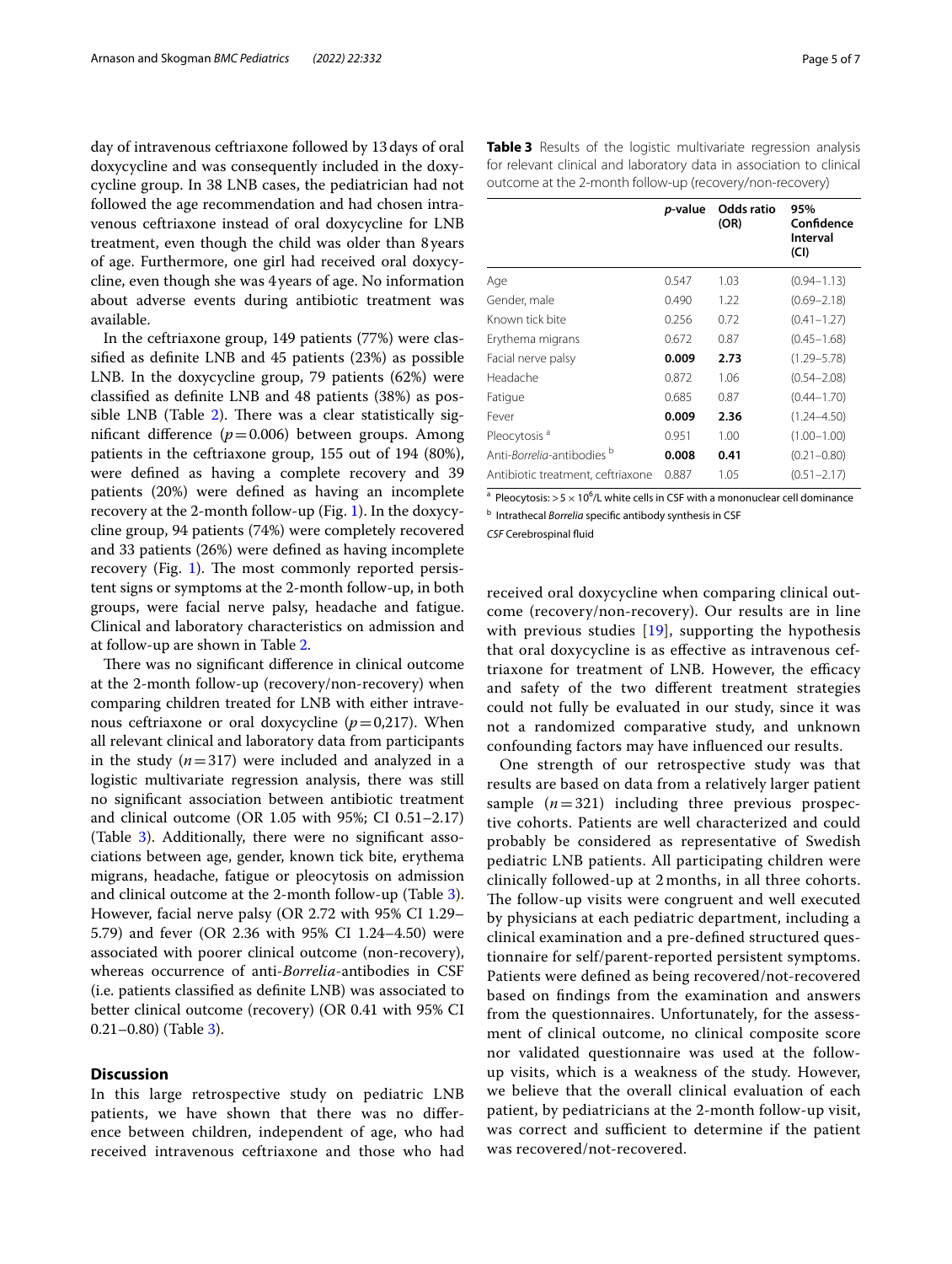An additional limitation of the study is that we did not have precise data on the duration of antibiotic treatment, since children could have received a course of antibiotic treatment varying from 10 to14 days. Therefore, analysis of the association between treatment duration and clinical outcome was not feasible.

The duration of antibiotic treatment in children with early LNB has been under debate [\[23](#page-6-20)] and treatment for 10–30days has been suggested [[19,](#page-6-15) [24\]](#page-6-21). Recently published evidence-based guidelines from Germany have determined a recommendation of 14days of doxycycline, intravenous ceftriaxone, cefotaxime or Penicillin G [\[23](#page-6-20)].

Furthermore, the safety of doxycycline concerning dental staining, given to children under 8years of age, has been under debate [[12](#page-6-9)[–14\]](#page-6-10) and recent guidelines have come to diferent recommendations. German guidelines from 2020 have kept the recommendation of doxycycline to children 9 years of age and up  $[23]$  $[23]$ , while guidelines from the American Academy of Neurology have stated that oral doxycycline may be considered over intravenous treatment in children of all ages who can tolerate oral antibiotics [\[25\]](#page-6-22).

We have chosen to include patients with both defnite LNB and possible LNB in our large retrospective study. Admittedly, some of patients in the possible LNB group might have had some other diagnosis, which could possibly have infuenced follow-up results. However, possible LNB patients in our study are well characterized, had no signs or laboratory fndings of other diseases and responded well to antibiotic treatment. Furthermore, no diference in duration of symptoms on admission were found between defnite LNB and possible LNB groups.

The age of the children and the choice of antibiotic treatment was not always congruent with Swedish guidelines in our study. Thirtyeight  $(n=38)$  children had received intravenous ceftriaxone even though they were ≥8 years of age.These patients could possibly have had a more severe LNB on admission than other children. However, with the regression analysis, including age, symptoms on admission and antibiotic treatment, this should not have infuenced our results on clinical outcome. In addition, when excluding patients who received both ceftriaxone and doxycycline  $(n=4)$ , we found no diference in results. Furthermore, we saw a higher percentage of treatment with intravenous ceftriaxone in the defnite LNB group, as compared to the possible LNB group ( $p = 0.006$ ), which may reflect the fact that pediatricians possibly favor ceftriaxone as treatment for LNB.

The most common persistent symptom at the 2-month follow-up in our study was facial nerve palsy (51 out of 211, 24%). Results were similar, with no statistically signifcant diference, in both diagnostic groups (defnite LNB and possible LNB) and in both treatment groups (intravenous ceftriaxone and oral doxycycline). Results are in line with previous studies  $[10, 26]$  $[10, 26]$  $[10, 26]$  $[10, 26]$  $[10, 26]$ . The wast majority of patients with acute facial nerve palsy in this study came to hospital within 1–2 days and started antibiotic treatment the same day, directly after diagnostic evaluation with serum samples and lumbar puncture. Duration of symptoms before start of treatment should not have infuences recovery negatively. In addition, any facial nerve impairment may further spontaneously improve until one year after the acute episode. Unfortunately, the follow-up period in our study was restricted to 2 months.

Facial nerve palsy on admission was also one of the major clinical manifestations associated with a higher risk of non-recovery in our logistic multivariate regression analysis. This result is not surprising, and in line with earlier studies, where the validated House-Brackmann grading scale has also been used to evaluate clinical outcome [\[26](#page-6-23)]. However, the manifestation of fever on admission and its association with poorer clinical outcome was more surprising. This association could possibly be understood, as the fever itself being a sign of strong immunological activity in CSF in LNB, and the infammation could negatively infuence both the ability of clearing symptoms and clinical outcome [\[27](#page-6-24)]. Anti-*Borrelia* antibodies in CSF were, contrary to facial nerve palsy and fever, associated with a better clinical outcome, possibly because of a faster and more determined decision for the start of treatment by the pediatricians in charge, which could have been benefcial for clinical recovery [[10](#page-6-7)]. Admittedly, the discussion about these associations is somewhat speculative and in some measure difcult to explain from a pathophysiological point of view, and should be interpreted with caution.

#### **Conclusion**

In this large retrospective study, no diference in clinical outcome (recovery/non-recovery) was found, independent of age, when comparing children who received intravenous ceftriaxone with children who received oral doxycycline, supporting an equal efectiveness for treatment of pediatric LNB patients. However, future randomized comparative treatment studies with non-inferiority design are warranted for evaluation of efficacy and safety of antibiotic treatment in pediatric LNB patients.

#### **Abbreviations**

CI: Confdence interval; CNS: Central nervous system; CSF: Cerebrospinal fuid; LB: Lyme borreliosis; LNB: Lyme neuroborreliosis.

#### **Acknowledgements**

Special thanks to Matilda Karlsson for work with data preparation and analysis, as part of her studies for Master of Science (MSc) at the Faculty of Medical and Health Sciences, Örebro University, Sweden.